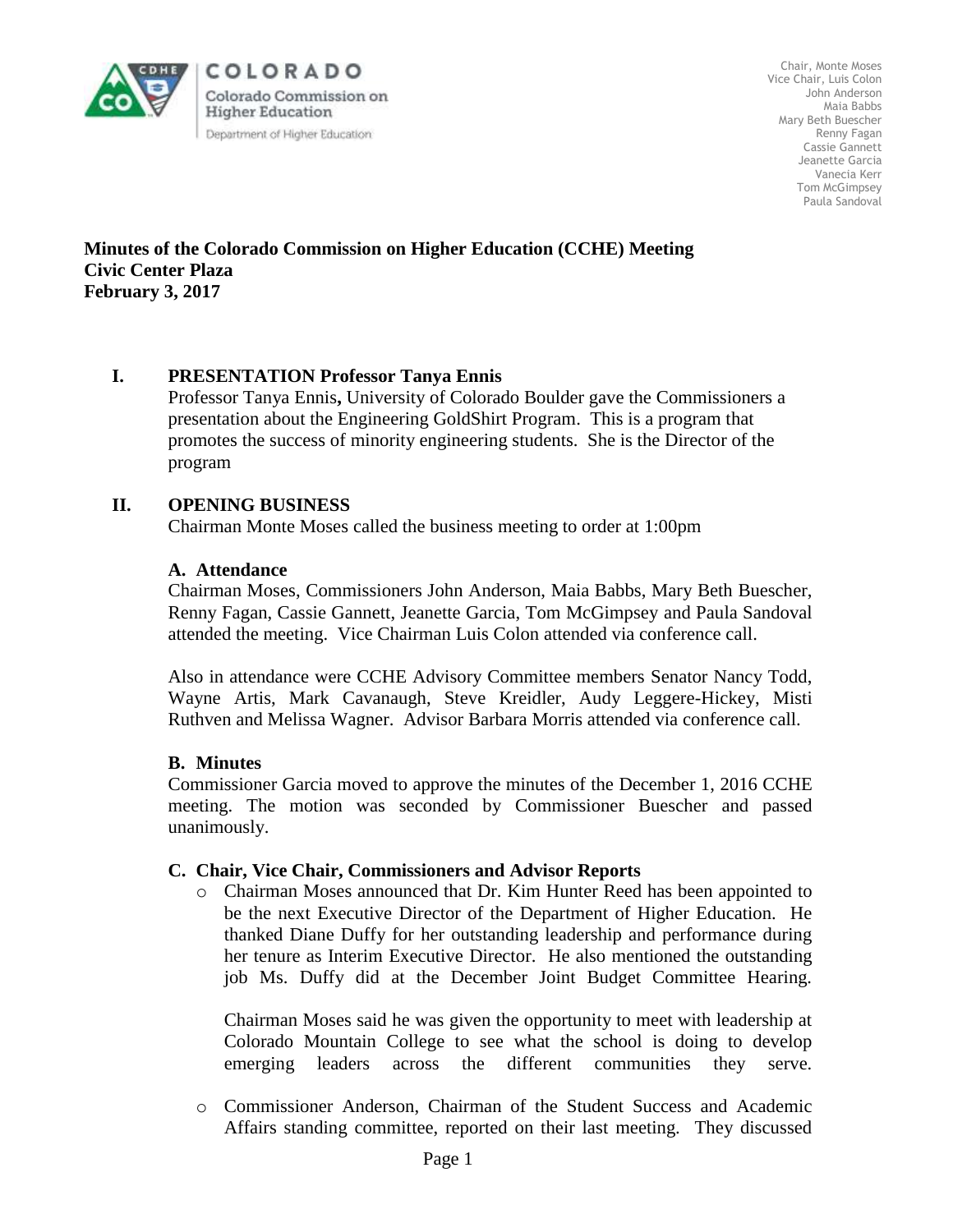prior learning assessments, the Colorado Opportunity Scholarship Initiative and the teacher shortage in Colorado.

o Advisor Artis announced a Colorado Faculty Advisory Council meeting on February  $10^{\text{th}}$ .

## **D. Executive Director Report**

Diane Duffy, Interim Executive Director, talked to the Commission about the Governor's appointment of Dr. Kim Hunter Reed and said that she would be returning to her Chief Operating Officer position as soon as Dr. Reed started at CDHE.

Ms. Duffy also mentioned the Joint Budget Committee hearing where she and Chairman Moses made the case for the department's top priority this session, which is the CCHE and Governor's budget request for higher education of \$20.5 million.

Ms. Duffy reported that at the Governor's State of the State address he mentioned the inclusion and recognition of a teacher, which put a spot light on the severe teacher shortage which the Commissioners heard about with Dr. Mitchell's report presented in December 2016. She thanked the Communications team for getting the information to the Governor.

She then told the Commission that the Department has been consulting with the Attorney General's office regarding DACA and ASSET, now that there is a new federal administration.

Regarding personnel updates: Inta Morris has been invited by the State Department to participate in an exchange with Russia about higher education. Dr. Beth Bean will be leaving the Department to turn her sights on K-12 education by taking a position at the Department of Education. Dawn Taylor Owens, Director of College in Colorado will be retiring after 11 years, to start her own consulting business. She then introduced Richard Maestas, the new Chief Financial Officer, Nicole Torpey-Saboe, the new contract evaluator and Spenser Ellis, the new Academic & Student Policy Officer and Citizen's Advocate.

Chairman Moses asked Ms. Duffy to briefly comment on the recent executive order about the immigration ban and how it is affecting our institutions. Ms. Duffy asked Inta Morris to respond

Ms. Morris told the Chairman that as soon as the order came out both private and public institutions were contacted. There are 25 students total between all the institutions that enroll international students or have exchange programs. The indirect impact was the students not wanting to go back to their country for fear of being unable to re-enter the United States. Colorado State University has three students who are currently stranded and cannot return.

Ms. Morris said that all campuses are reporting that they are in touch with their students and offering support.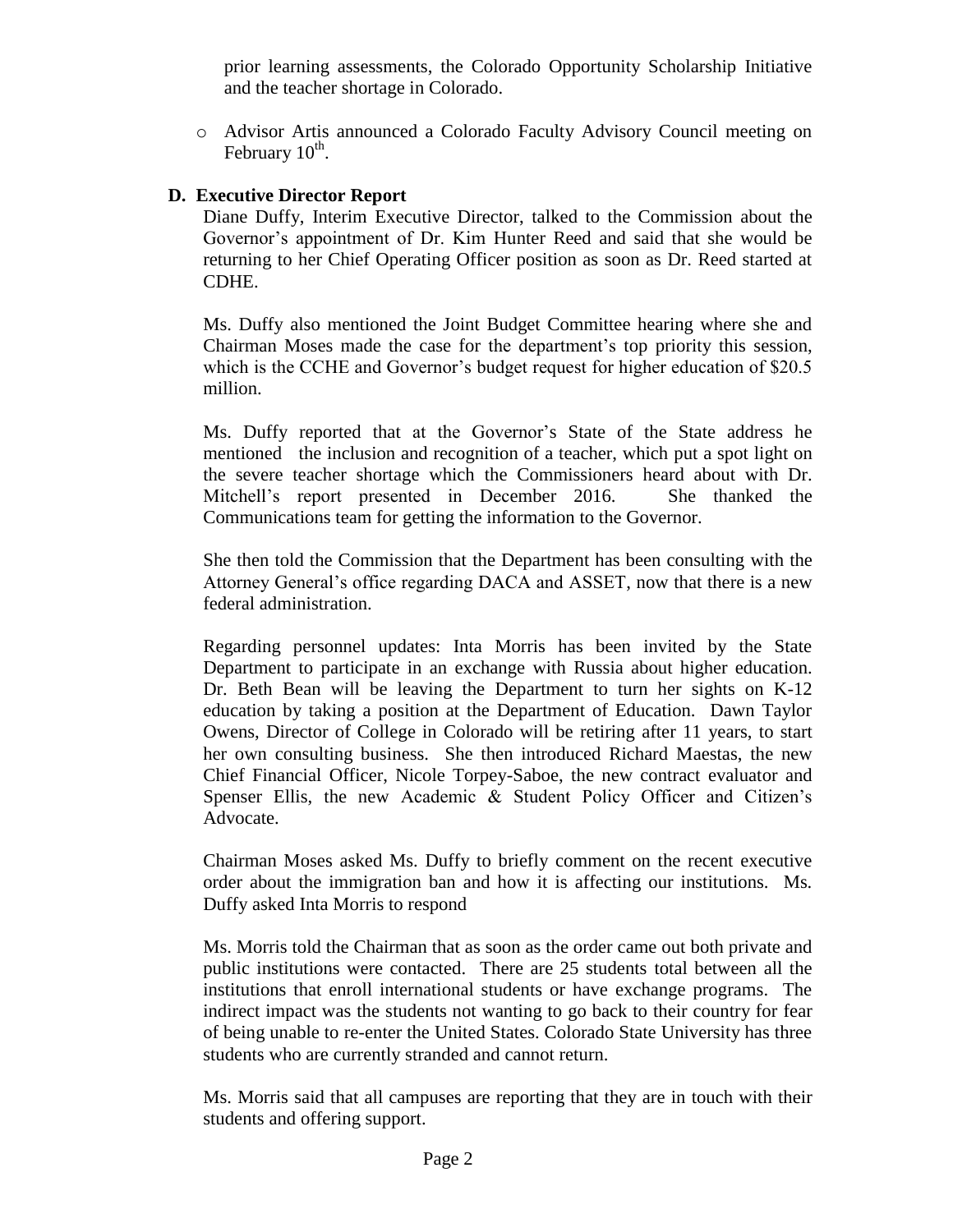Advisor Cavanaugh said he attended the annual meeting of Independent Colleges and Universities and the immigration ban was the top subject.

# **E. Public Comment**

Ms. Regan Benson called to ask the Commission for help with her son's concurrent enrollment transcripts being withheld by Northeastern Junior College. Carl Einhaus, Director of Student Success, said he would work with Ms. Benson to resolve the issue. Advisor Ruthven, K-12 representative, offered to partner with Mr. Einhaus in resolving this.

## **III. Consent Items**

- **A**. **Recommend Approval of Bachelors of Applied Science in Emergency Service Administration at Pikes Peak Community College** *Dr. Ian Macgillivray*
- **B**. **Recommend Approval of Masters of Science in Data Analytics at Colorado State University – Global Campus** – *Dr. Ian Macgillivray*
- **C**. **Recommendation for Renewal of Authorization for Ashford University**  *Heather DeLange*
- **D**. **Recommend Approval of Fort Lewis College Whalen Gymnasium Renovation & Expansion** – *Catherine Olukotun*
- **E. Recommend the Reauthorization of the Educator Preparation Unit at Western State Colorado University –** *Dr. Robert Mitchell*
- **F**. **Recommend the Reauthorization of the Educator Preparation Unit at Colorado Mountain College –** *Dr. Robert Mitchell*

Commissioner McGimpsey moved to approve consent items A through F. The motion was seconded by Commissioner Gannett and unanimously passed.

- **IV. Colorado's Changing Demographics and Workforce –** Cindy DeGroen from the State Demographer's Office started the presentation with some population and economic transitions happening in Colorado. Highlights of the presentation included:
	- Colorado's population change was ranked the  $78<sup>th</sup>$  fastest in the country and  $8<sup>th</sup>$  in absolute growth. The population reached 5.5 million in 2015-2016
	- A majority of growth is in the Front Range
	- Population change is due to either births, deaths or migration
	- Population is aging faster than the birth rate
	- After 2020, net migration is the largest growth number
	- Majority of migrants are between ages 24-35; net zero migration over age 65
	- Growth is slowing for nation as life expectancy continues to increase, along with lower levels of births relative to total population
	- Population age: 13% of state's population is over  $65 by 2030$  population over 65 will be 77% larger than is it today
	- Colorado will be transitioning from a very young state to a more average U.S. age distribution by 2030
	- Diversity in state is expected to increase in 2010,  $70\%$  of state's population was white, non-Hispanic. Forecast is by 2040, the percentage will be 50% of the population in the state will be white, non-Hispanic.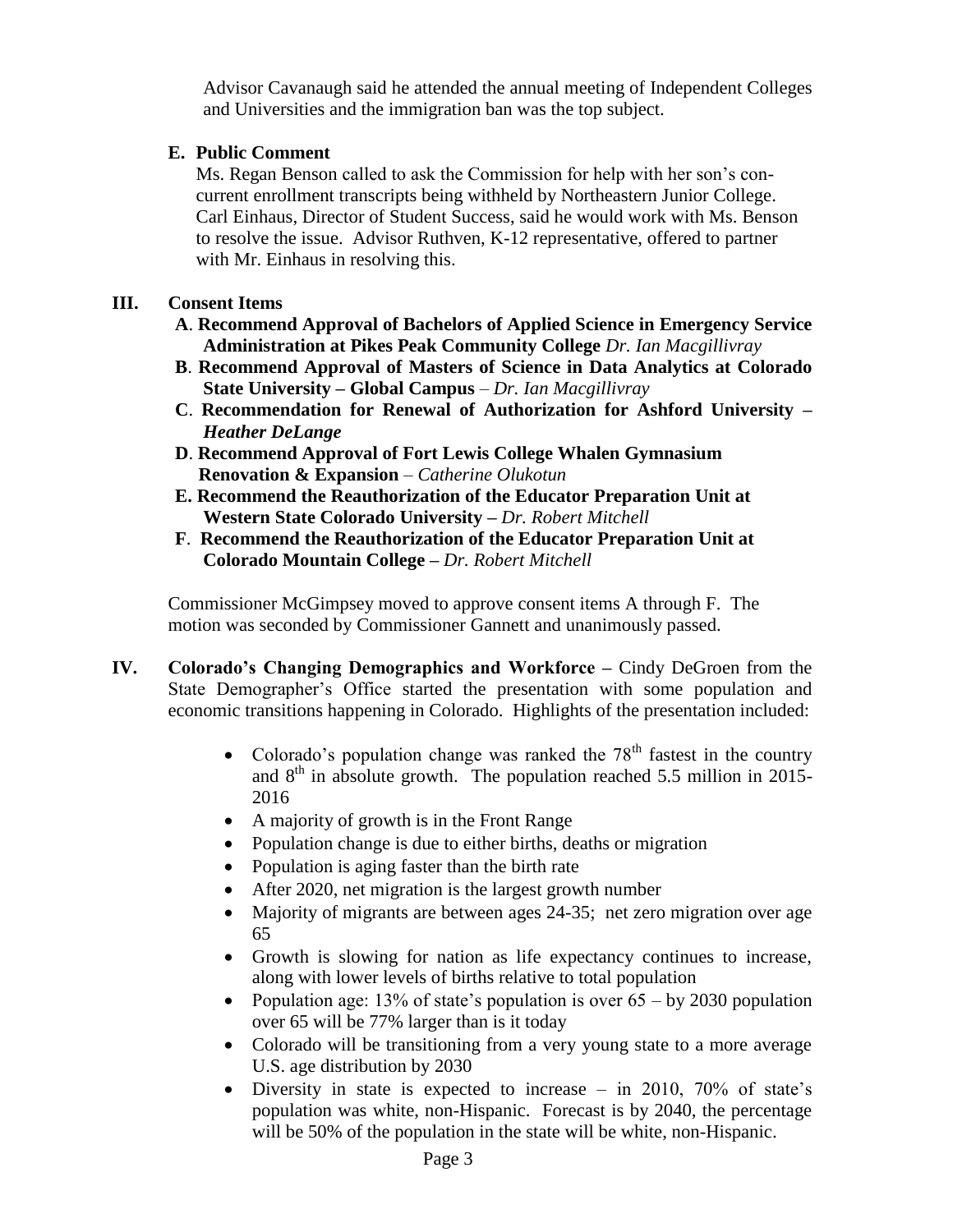- Today 43% of those under 18 are Hispanic, black, Asian or other minority, by 2050 the percentage with be 58%.
- Bachelor's degrees by race and ethnicity in 2014: less than 15% for Hispanics; 45% for whites; and, 35% for others
- Less than a high school education: in 2013, less than 10% of population; by 2033, less than 9.5%

Commissioner Babbs inquired about a projection for the share of Colorado residents with an Associate's degree consistent with the forecasts prepared for Bachelor's degree or higher as was presented.

Commissioner Kerr asked how Colorado Educational Attainment by Race for 25 to 34 year olds compared to other states and the Nation.

Ms. DeGroen said she will respond to the Commissioners questions when she returns to her office.

Lauren Victor, with the Department of Higher Education and the Colorado Workforce Development Council, then provided an overview of the most recent 2016 Colorado Talent Pipeline Report. This report is informed by state agencies involved in talent development for Colorado, and is presented to the legislature by the Colorado Workforce Development Council.

Dr. Victor began by discussing a number of talent-related issues, including the impact of technology on jobs and training, the impact of Colorado's changing workforce demographics (our minority populations are fast growing, yet tend to have lower education levels than the current majority white population), the Colorado Paradigm (there is no Paradox—following national trends, people with higher levels of education tend to move across state lines, Colorado just happens to import a lot of people), and what the "leaks" look like through the K12-college educational pipeline (leaks tend to be greatest for minority and low-income students).

Additional information was presented on unemployment, underemployment and earnings outcomes by education level. Adults with higher levels of education are more likely to be participating in the labor force, less likely to be unemployed or underemployed, and have a higher earnings potential. However, one's college major does influence a graduate's future earnings. The report also includes information on "Top Jobs" in Colorado—jobs that show high growth rates, high projected annual openings and provide a living wage. For the highest earning in-demand jobs, the vast majority require postsecondary education/training, and are highly concentrated in fields like healthcare practitioners, finance and IT professionals.

## **V. Action Item**

## **A. Definition of Unaccompanied Homeless Youth and Update to Tuition**

**Classification Guidelines –** Andrew Rauch, Lead Financial Analyst, brought forward this action item for the Commission to adopt a definition of "unaccompanied homeless youth" as it relates to tuition classification. House Bill 16-1100 required the Commission to adopt a definition for inclusion in Tuition Classification Policies. The intent of the definition is to serve as guidance for institutional tuition classification officers as they work with students in this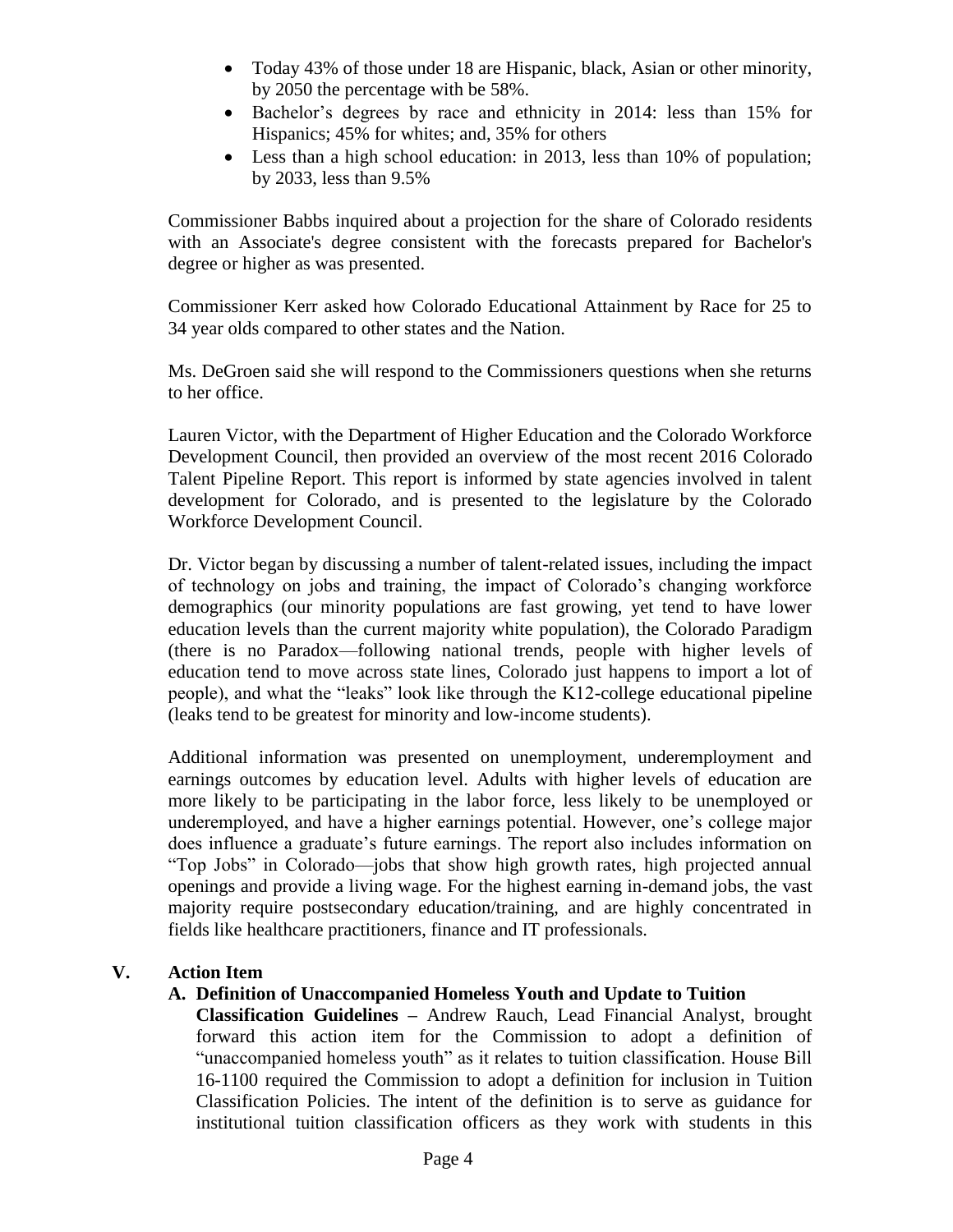population. There was an apparent drafting error in the original legislation that is being clarified through the Reviser's Bill. After working with interested parties and discussing the topic with the Commission at their September meeting, staff brought forward a recommendation to adopt the McKinney-Vento definition. The definition was adopted and will be included in Tuition Classification Policy upon enactment of the Reviser's Bill.

Commissioner McGimpsey moved to approve agenda item V, A. Commissioner Fagan seconded the motion and the item passed unanimously.

## **VI. Discussion Item**

- **A. Proposed Revisions to CCHE Bylaws –** Kachina Weaver, Chief Policy Officer, walked Commissioners through proposed updates to the Commissions Bylaws most of which is technical, but also included a few changes Commissioners were asked to discuss:
	- oSection 1.3 DISCUSSION POINT Currently the bylaws do not have any term limits for officers. Staff recommends consideration of a limitation to two one-year terms. This would ensure the positions are rotated among Commissioners. Could even consider language that allows the Commission to override the term-limit provision with a super-majority vote, in case the occasion arises that no other Commissioner wants to take on the role.
	- oSection 1.9 DISCUSSION POINT technical only, although Staff proposes that a "Monthly Agenda Call" be scheduled with Chair, Vice-Chair, and Executive Director, or his or her designee, to discuss and approve the proposed agenda.

The items were discussed and Ms. Weaver was asked to return with a revised version for action at the next meeting.

**B. Legislative Update –** Kachina Weaver, Chief Policy Officer, provided Commissioners with an update on the Departments 2017 Legislative Agenda items – SB 17-060, HB 17-1131, and HB 17-1180. In addition, Ms. Weaver highlighted A number of bills impacting higher education that are currently in the legislative process.

## **VII. Written Report Presentation**

- **A. FY15-16 Tuition and Fee Report –** Emily Burns, Lead Financial Analyst, presented the annual report submitted to both the Legislature and CCHE. The report organizes and analyzes the tuition and fee rates at all of Colorado's public institutions of higher education. Highlights of the report include:
	- The average two year tuition and fee rate percentage change is 3.4% and the average percentage increase in two year is 5%.
	- The report reiterates the SHEEO finding that General Fund support is the single most important factor in determining tuition rate increases.